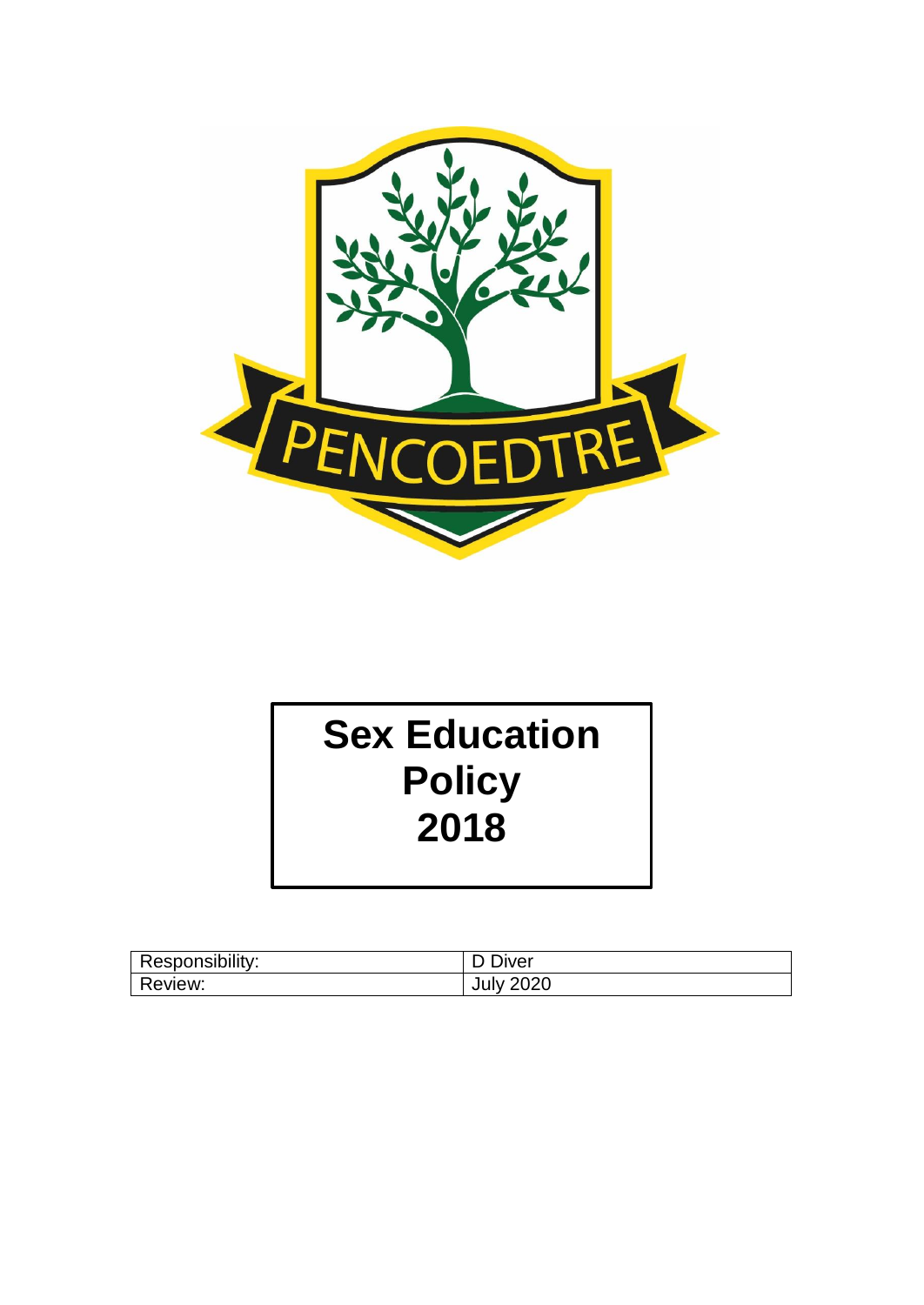#### **1. Opening Statement**

As a result of the Education Act 1996 it is a legal requirement that all schools in Wales produce a School Policy for Sex and Relationships Education which is made available to parents. This document represents the Sex and Relationships Education Policy for Pencoedtre High School. It is written in line with Welsh Government sex and relationships education in schools Circular No 019/2010.

Parents/Guardians have the right to withdraw their children from all or part of Sex and Relationships Education (SRE) except where this forms part of the National Curriculum.

The policy addresses legal requirements, national strategies and Welsh Assembly Government guidance such as:

- Education Act 1996
- Sexual Health and Wellbeing Action Plan 2010-2015
- The requirements of the PSE Framework for 7-19 Year Olds

## **2. Aims**

To support and help all pupils through their physical, emotional, oral and spiritual development by the implementation of the policy in the school Personal, Social and Careers Education Programme (PSE).

To inform all parties of the statutory requirements placed upon them.

To enable pupils to understand the importance of stable loving personal relationships, respect, love, care and the building of successful relationships with friendship groups and the wider community.

## **3. Objectives**

To help young people to make responsible and well informed decisions about their lives.

To help pupils learn to respect themselves and others and to move with confidence from childhood through adolescence into adulthood.

To prepare pupils for the opportunities and experiences of adult life.

To prepare pupils to develop considered attitudes, values and skills which influence the way they behave.

To enable pupils to gain knowledge and awareness of sex, sexuality and sexual health and to be aware of the benefits of delaying sexual activity.

SRE should enable learners to understand the importance of a stable, secure and loving environment for family life. In a diverse society learners will come from a variety of backgrounds and Welsh Assembly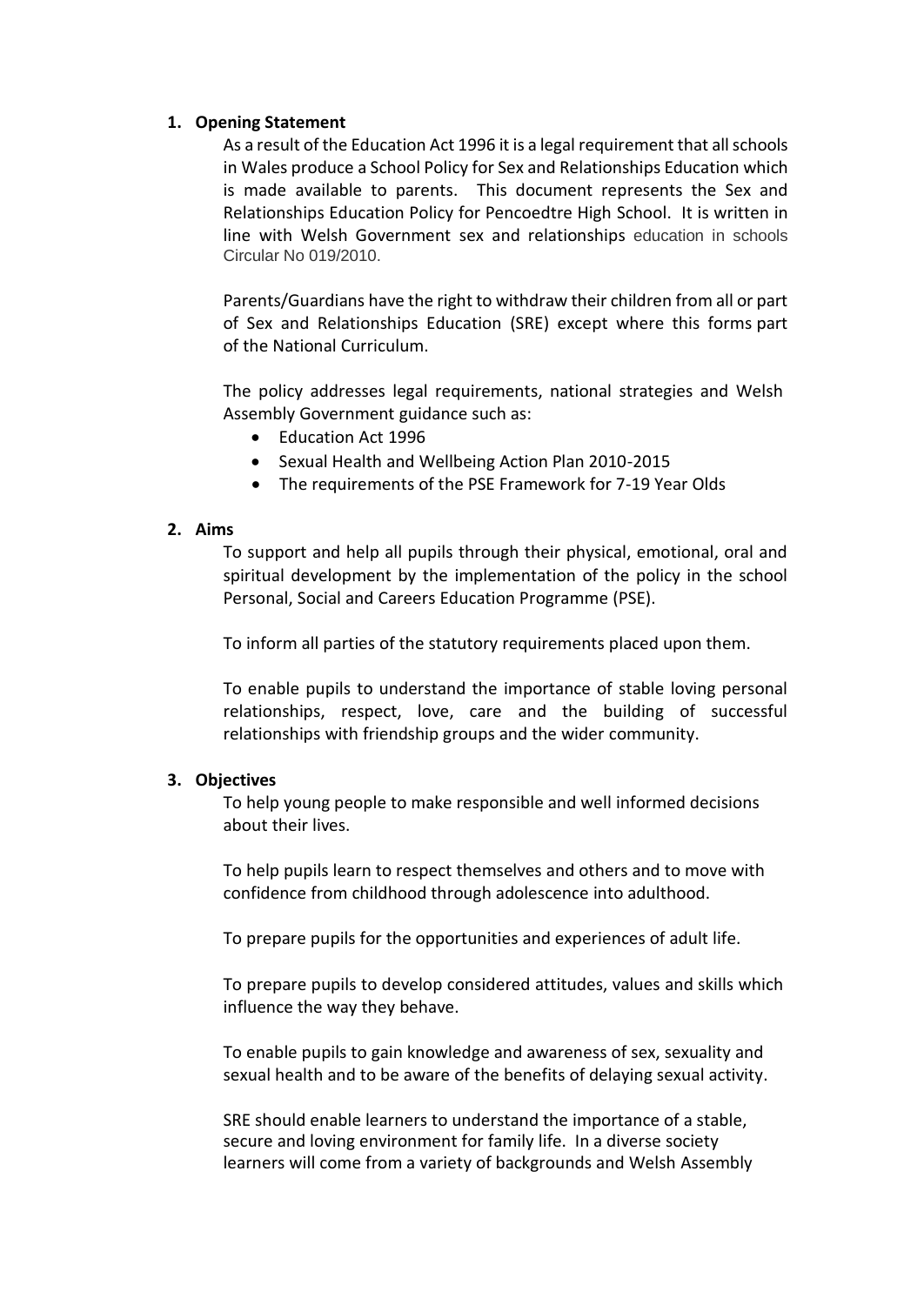Government recognises that there are committed and supportive stable relationships outside of marriage.

Teachers should be sensitive and respect differences, ensuring that there is not stigmatisation of children based on their home circumstances.

## **4. Implementation**

In the school PSE programme there are given areas of study:

- Active Citizenship
- Health and Emotional Wellbeing
- Moral and Spiritual Development
- Preparing for lifelong learning
- Sustainable Development and global citizenship

The co-ordinator of the PSE programme is responsible for its planning and is directly responsible to an Assistant Head teacher. The PSE programme is taught by all teaching staff during PSE days throughout the school year. The team of teachers who deliver will be given the opportunity to regularly review and evaluate their work. Pupil Evaluation Sheets will also be used for feedback and sex education will be an agenda item for the School Council to contribute to. Senior staff assess teaching and learning. Sex Education is taught in Both Key Stage 3 and Key Stage 4 during PSE days.

It is essential that in Pencoedtre High School the pupils develop confidence in talking, listening and thinking about sex and relationships. There are a number of teaching strategies that teachers have been encouraged to use including:

- Establishing 'ground rules' with their pupils,
- Using 'distancing techniques role play, case studies
- Knowing how to deal with unexpected questions or comments from pupils.
- Using discussion and project learning methods and appropriate materials
- Encouraging reflection
- Using visitors from outside agencies and services

# **5. Specific Issues**

The following issues may occur as part of sex education. Staff, parents and pupils need to understand the School's procedures.

# *a. Confidentiality and advice*

Pupils will be made aware that some information cannot be confidential, and made to understand that if certain disclosures are made certain actions will ensue. At the same time pupils will be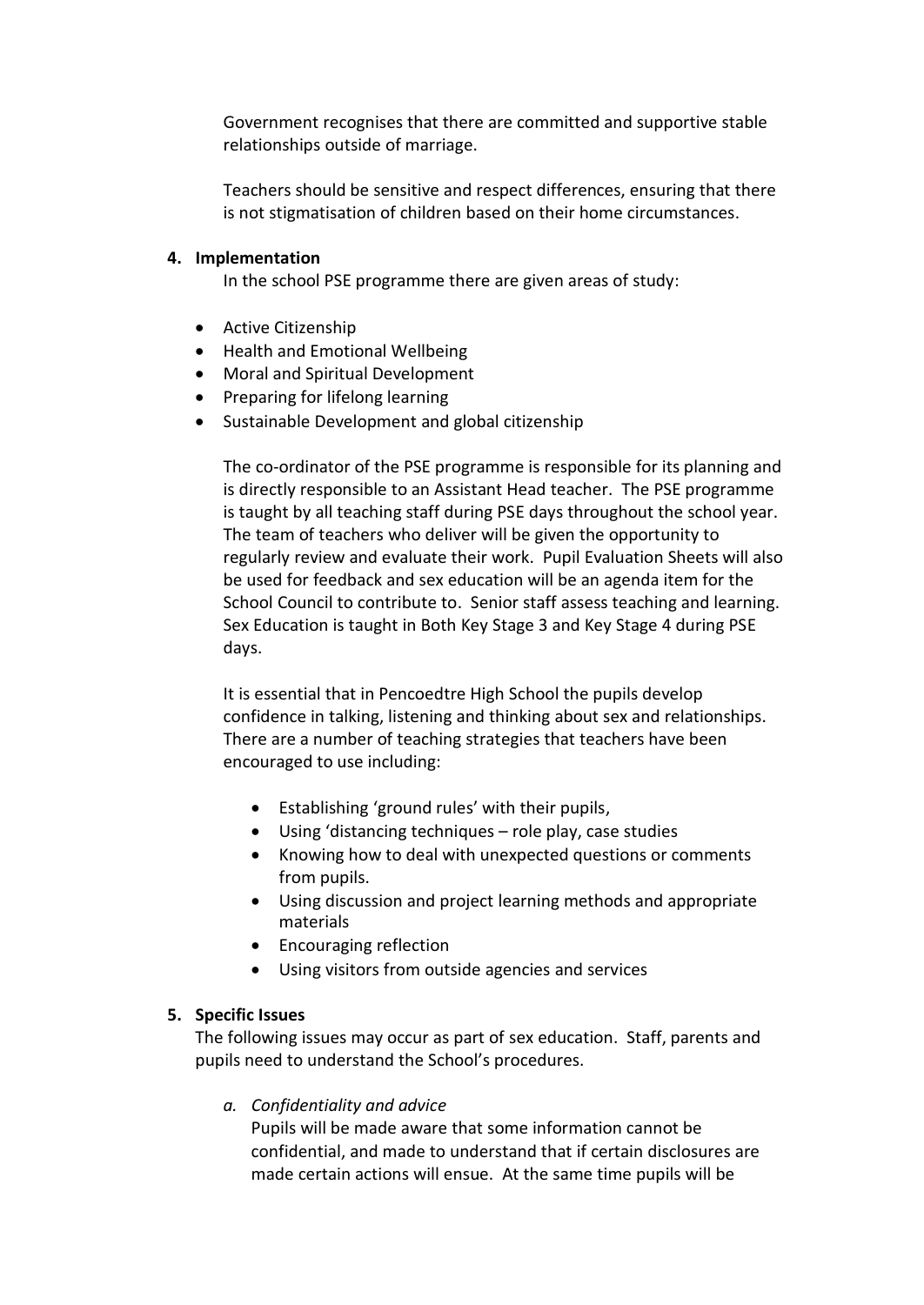offered sensitive and appropriate support. The following procedures will be adhered to by all adults:

- i) Disclosure or suspicion of possible abuse The School's Child Protection procedures will be invoked. (see relevant policy)
- ii) Where appropriate, the school will always encourage pupils to talk with their parents but will also be mindful of All Wales procedures where pupils have a right to confidentiality. Any safeguarding concerns will be forwarded to the DSP and professional guidance will be sought if needed.
- *b. Family life*

The value of family life is an important aspect, which will be approached largely through a consideration of the qualities and relationships between the group of people, with an emphasis on stability, respect, caring and support. The programme will reflect the diverse nature of families. Young people must recognise diversity and show respect for others regardless of their sexual orientation. Hence teachers should deal with matters of sexual orientation honestly, sensitively and in a non-discriminatory way.

- c. As part of the sex education programme issues of contraception, HIV/AIDS, sexual orientation, and abortion are addressed. Facts are presented in an objective and balanced way, with pupils being encouraged to consider attitudes and values. They will be made aware of the difference between fact, opinion and religious belief.
- *d. Complaints procedure*

Any complaint about the sex education curriculum should be made to the Head.

*e. Parental partnership*

Under the Education Act 1996 parents have the right to withdraw their children from all or part of the Sex Education programme. Parents wishing to exercise that right are asked to make a written request and are invited to make an appointment to meet the PSE coordinator to discuss the issues. (They are under no obligation to make an appointment). Once a child has been withdrawn he/she cannot take part in later sex education without parental approval.

## **6. Health Professionals/Outside Agencies**